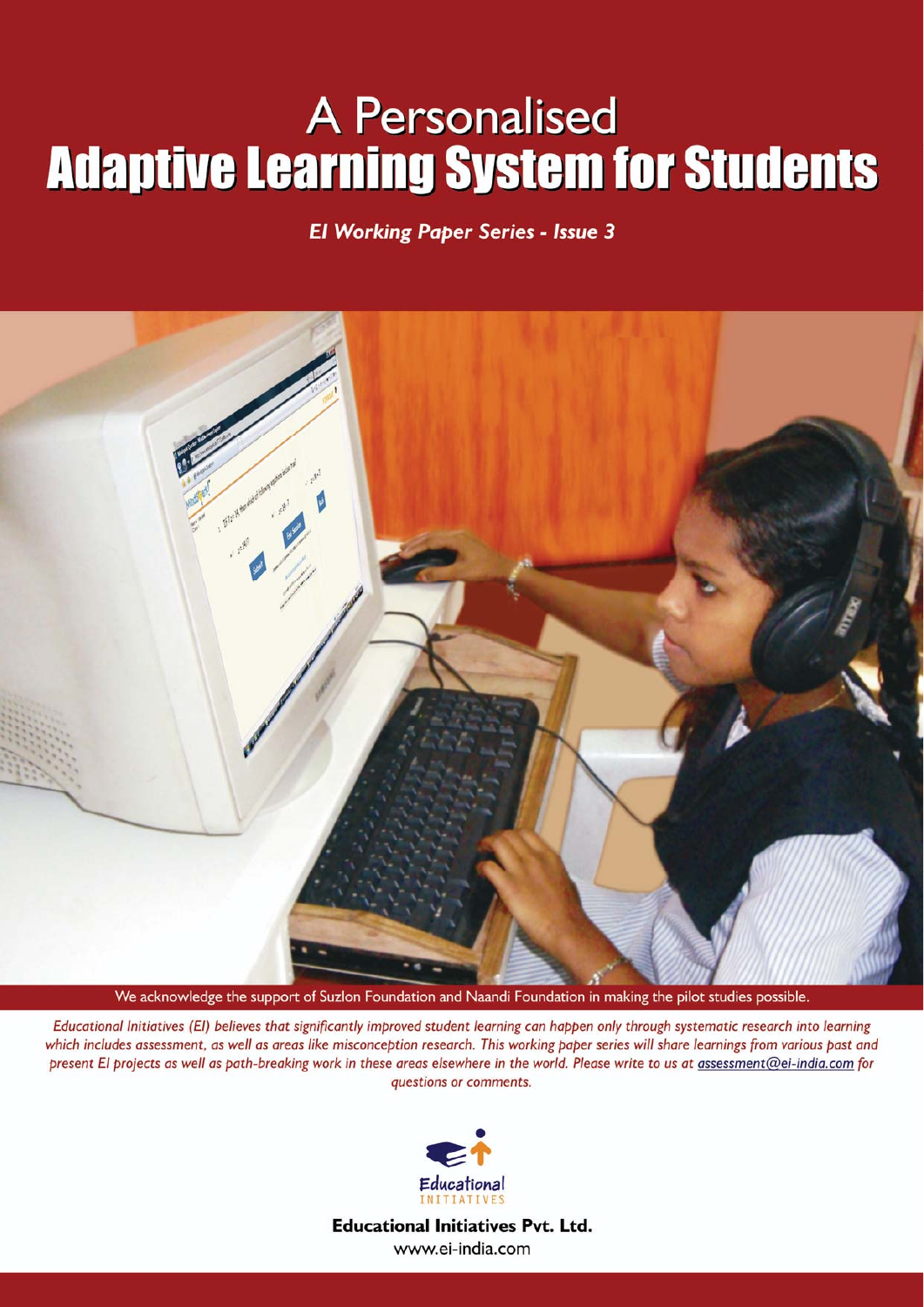## **WHY THIS PROJECT HAS LARGER RELEVANCE**

It is being increasingly understood and accepted that the quality of learning across a vast number of schools in the country today is unacceptably poor. The problem exists at two levels – one, students are often not developing even the basic literacy skills like reading, counting, etc., and two, the little learning that happens tends to be procedural or 'mechanical' learning – students are able to follow taught procedures but have not understood the underlying concepts. Studies conducted by Educational Initiatives (EI) indicate that these problems afflict almost all 'schools for the poor' – government-run as well as the so-called 'low-cost private schools.'

The goal, clearly, is to provide quality education and at scale. We want children to master basic competencies, learn with understanding and be able to think independently even though severe constraints exist in terms of teacher availability and quality, multi-grade classrooms, etc.

Theoretically, technology can be a useful tool to achieve quality at scale, as demonstrated by the telecom revolution and some early success stories in e-governance, rural banking, etc. Yet, the ground reality suggests that e-learning – not only in India but even internationally, has been high on promise and low on demonstrated achievement. The solutions tend to be technology-driven and educationally weak. We present here a solution – Mindspark - we believe is *educationally-rich* and *technology-supported*. It is a computerbased, adaptive learning solution designed to allow the child to learn at her own pace and to serve, wherever possible, to *supplement*, not replace classroom teaching. The system is currently being used for Maths learning and early results have been very encouraging. A language Mindspark system is currently under development and trial.

#### LEARNING LEVELS IN MATHS IN GOVERNMENT SCHOOLS

Our primary area of work in EI is in large scale assessments and a significant part of that work happens in 'schools for the poor', many of them government-run schools in rural and urban areas. Studies conducted by EI and other education assessment organisations such as Pratham (ASER) and Azim Premji Foundation (APF) show that the learning levels in these schools are extremely low. Following assessments, EI conducts 'student interviews' which provide unique insights into *why* students face specific difficulties in certain topics. Now, Mindspark trials themselves are logging detailed data about the same. EI's Municipal School Benchmarking Study (which covered 30 towns in 5 states) and the Andhra Pradesh Randomised Evaluation Study (APRESt, which tracked 50,000 students over 5 years) clearly show that basic skills in number concepts and operations do not develop at appropriate class level and often even beyond. Some examples are shown alongside, while the most common difficulties faced by students are discussed below:

*Language as a roadblock to learning Maths concepts:* Without basic language skills, acquiring basic Maths concepts is difficult. During Mindspark trials in rural and municipal schools, it was found that the biggest hurdle in learning Maths was not just the lack of understanding of Maths, but also the inability to read properly. Even Class 5 students were not able to read simple questions like "ফিনন দৰ

#### ¡ɇ?' (*How many flowers are there?).*

*Basic number skills:* Studies show that many students who can recite the numbers from 1 to 100 have not actually understood the value of numbers. For instance, many students who can 'count till 100' are not able to answer whether 61 is bigger or 39 even at class 4 and 5 levels. As per the ASER 2008 (rural), only 21.4% students of Class 3 could recognise numbers from 1 to 9 and only 34.4% students of the same class level could recognise numbers from 10 to 99.



*This question ('How many kites are here?') tests the counting ability of class 2 students. It was correctly answered by only 55% of 10,000 students who were asked even though the question was read out. Source: Andhra Pradesh Randomised Evaluation Study, 2008* 

| <b>Class</b> | <b>Question</b>                  | <b>Correctly</b><br>answered | <b>Sample</b><br><b>Size</b> |  |
|--------------|----------------------------------|------------------------------|------------------------------|--|
|              | What is 1 ten and<br>5 hundreds? | 14.6%                        | 9511                         |  |
|              | Solve: 713 x 24                  | 34.9%                        | 7114                         |  |

*Performance on two questions asked to municipal school students is shown above. While the first question uses a slightly unfamiliar form (the correct answer – 510 – should be known even at class 3), the second question is a straight-forward multiplication. Source: Municipal School Benchmarking Study, 2007 and Andhra Pradesh Randomised Evaluation Study, 2008'.*

*Number conservation:* This is the understanding of the concept that grouping a set of discrete objects does not change their count and should be developed by the age of 4 or so. EI studies routinely find students who, when first shown a bunch of sticks and then the same sticks spread out, say that the spread-out sticks were *more in number* than the bunched ones!

*Understanding zero:* Often students are unable to understand that 'nothing' is the same as zero. They were unable to connect this to the numeral zero as well as the word 'shunya' (Hindi for 'zero'). For instance, when asked how many birds were left on a branch after all of them flew away, they were able to answer 'none', but could not connect it to zero (even from among a set of options given).

*Place value issues:* Place value is a major stumbling block for many children. Many tend to write "Ȫ ȫ Ȳġ¡" (two hundred and fifteen) in numerals as "20015." Inability to understand this concept also becomes a hurdle in understanding operations eventually.

*Skills in number operations:* The inability to understand place value concepts eventually hampers the development of operation skills. As per the ASER Report, 2008, only 32.8% and 37% of Class 5 can subtract and divide respectively. The APRESt question shown above also points in the same direction.

*The above points are being noted because an effective e-learning system has to specifically tackle known educational problems like these.* 

2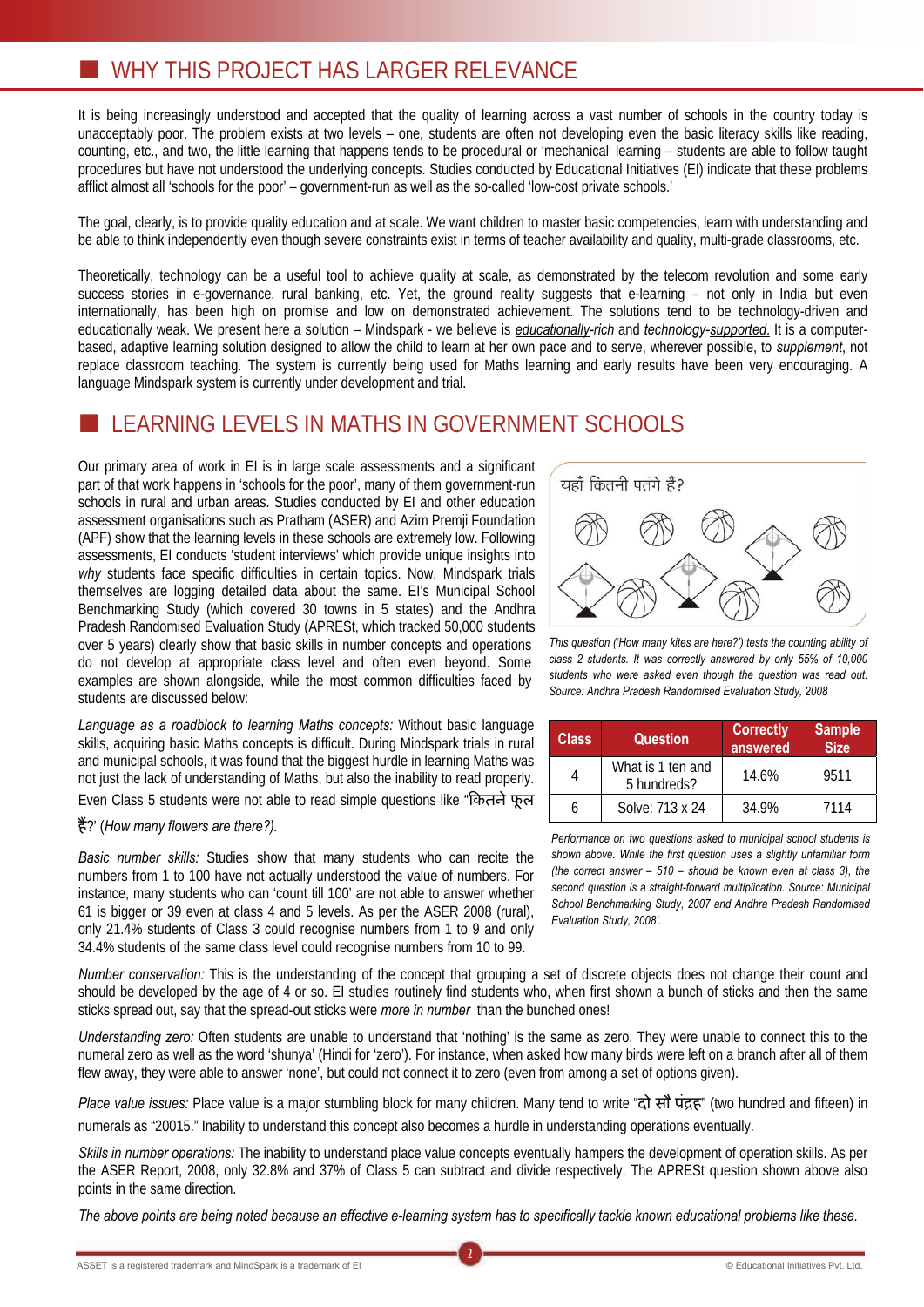#### **WHAT IS MINDSPARK?**

Mindspark is a computer-based, personalised adaptive learning programme. This means that it allows each student to learn at the pace she is comfortable with. Mindspark is based on the belief (reinforced by experiments worldwide) that students learn best when they control the pace of their own learning.

**Finely-graded questions:** In Mindspark, the student is not learning passively by listening to someone, or viewing ready-made solutions, but learning interactively by answering questions or doing small activities of progressively increasing complexity. The questions and tasks are very *finely-graded* to ensure that

students learn as they answer and move gradually to higher levels. This makes sure that the child is truly thorough with an idea before moving on to the next.

- x **Adaptive logic:** Mindspark uses a complex adaptive logic to decide what problem to serve up to a student next, based on her response to the current problem and problems answered earlier. Thus, the system does not allow a child to move up to higher levels without a strong understanding of the basics. This helps students below class level to come up to their class level. At the same time, Mindspark is a boon to academically strong students – those who are performing at a higher level than their class level -- as it provides challenging problems to such students allowing them to stay engaged and occupied and enabling them to learn more.
- **Focus on understanding: Mindspark's focus is** on understanding and analytical thinking, not just knowledge of facts or procedural drill. Many elearning programmes focus on procedural fluency rather than on conceptual understanding or application. The very nature of the Mindspark programme however, emphasises *understanding,* for example, the concept of area in multiple ways, rather than merely remembering formulae.



*Mindspark has an intelligent adaptive logic which decides whether the student should be allowed to move ahead in a concept or not. For instance,* 

*Mindspark's finely graded questions make sure that the child moves from the known to the unknown with ample support – through a series of questions. Starting questions on a topic may introduce the concept through an animation, while later questions would require the child to demonstrate much deeper understanding of the idea. However, this progression is very gradual. Explanations and remedial support are provided when a child fails to answer correctly after a number of attempts.*

x **Voiceovers to help overcome language roadblock:** As students in rural and municipal school setups often have weak reading skills, Mindspark makes sure that this does not become a roadblock in students' Maths learning. Each question is equipped with a voiceover button which the student can enable if she has difficulty in reading the question on her own. For private school students, voiceover support is provided up to class 2.

3

- x **Modules co-ordinated with class syllabus:** The Mindspark programme covers the entire Maths content for classes 1 to 10. Within each topic, concepts are covered to their full depth, keeping not only the curriculum in mind, but also important skills related to that topic which may or may not be stressed upon in the textbook. The teacher is expected to activate topics in sync with the concepts being taught in class and retains overall control over what the children do.
- **Detailed feedback and reports: Teachers** play a key role in helping the student learn efficiently. In order to help parents and educators track a student's progress at any time, detailed progress reports are available at all times. These reports not only provide a summary of the progress made by each student of the class, but also give details of difficulty areas for an individual student or a group of students.



*A number of reports are provided to allow teachers to closely monitor student progress. These allow a teacher to get an overview of the progress of the class, details of the progress of specific students as well as question or skill level details – say, specific questions the entire class has found difficult. Mindspark also alerts teachers about specific cases where students do not seem to understand a concept and may need individualised attention.*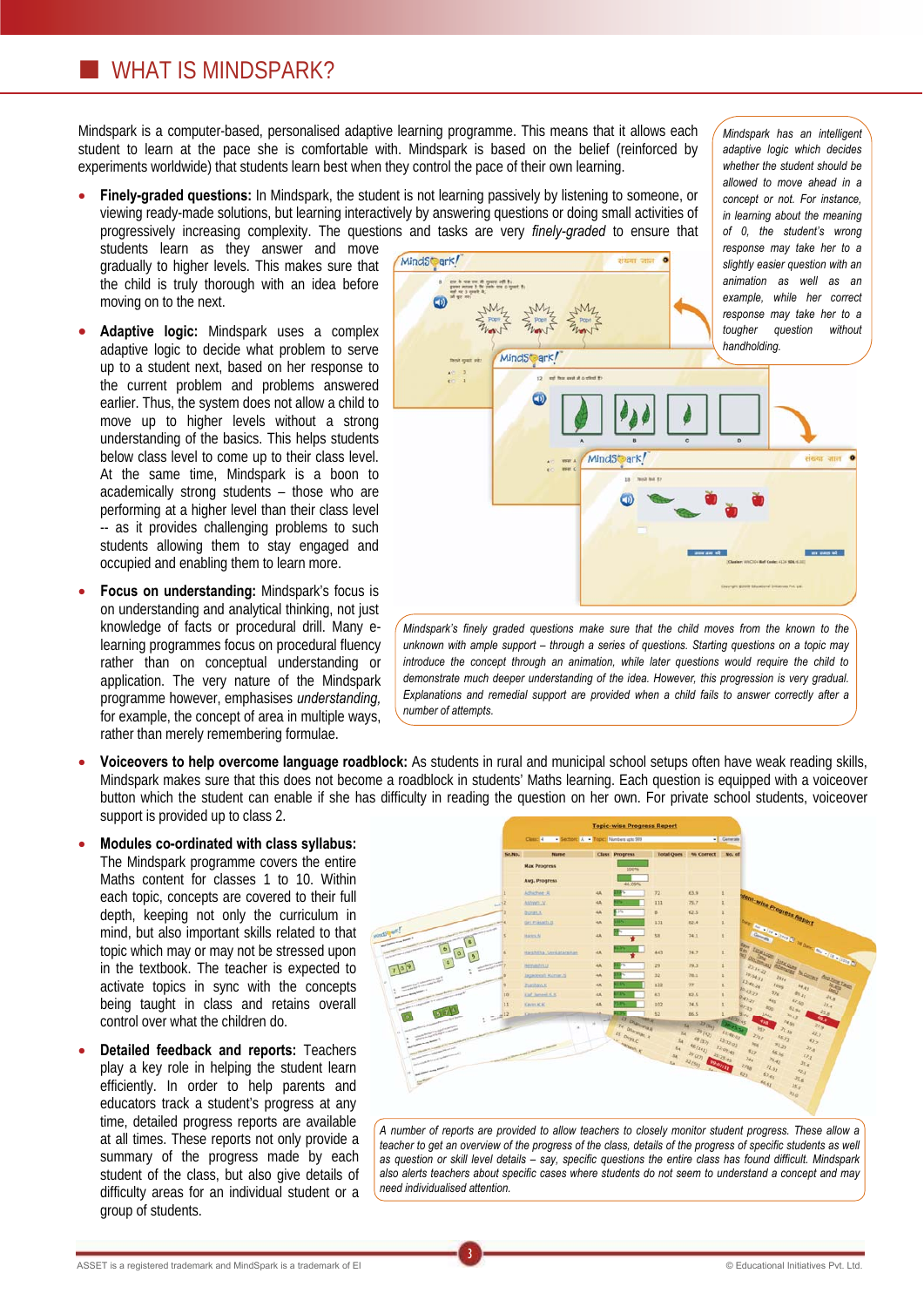Two pilot studies have been conducted to track children's progress in terms of learning improvement after using Mindspark. The Ratlam Pilot was conducted in Isarthuni village of Ratlam district with the support of Suzlon Foundation. Later, the Bombay Municipal School Pilot was conducted at the Bajaj Municipal School, Kandivalli, Mumbai for Naandi Foundation. The Michael and Susan Dell Foundation provided financial support and McKinsey & Co. was an observer.

To measure the improvement in learning due to Mindspark, pre- and post-tests were conducted before and after the trial period in both projects. Moreover, to make sure that the increment found in the students' learning (if at all) was largely a result of doing Mindspark, the students who were not doing Mindspark in the Mumbai pilot were asked to also take the same pre- and post-tests in order for them to act as a control group. The test used was a standardised paper for which learning data of municipal school children across 5 states was available. Two groups of English-medium private school students were also tested to know their comparative level.

| <b>Project</b>                                          | <b>Dates</b>                    | Projects at a Giance<br><b>Number of Students</b> | <b>Classes</b> | <b>Mindspark Sessions</b>    | <b>Topics</b>                                                          |
|---------------------------------------------------------|---------------------------------|---------------------------------------------------|----------------|------------------------------|------------------------------------------------------------------------|
| The Ratlam Project                                      | Sept 18, 2008 to<br>Oct 1, 2008 | 25                                                | 3, 4, 5        | sessions of 25<br>minutes    | Whole Number Concepts,<br>Whole Number Operations                      |
| The Mumbai<br><b>Municipal School</b><br><b>Project</b> | Jan 27, 2009 to<br>Mar 14, 2009 | 40                                                | 4.5            | 19 sessions of 30<br>minutes | Whole Number Concepts,<br>Whole Number Operations,<br><b>Fractions</b> |

**Projects at a Glance** 

### IMPROVEMENT IN LEARNING

It must be pointed out that the class 3-5 students of the pilot studies engaged with Mindspark at the level of kindergarten and class 1 topics. Even in those topics, learning levels were initially very low. Mindspark was found to bring about a positive change in students' learning levels. A comparison of the pre- and post-test scores in the Mumbai trials shows a statistically significant positive improvement in student learning – an increase of over 34% on the existing learning base. The improvement in student scores in the Ratlam project was to the tune of 90% on an extremely low learning base.

To check how these compared to the performance of elite private schools, EI tested Class 4 and 5 students in two private schools too. One was a 'top-end' private school with small class sizes and excellent facilities, while the other was a more average private school. The comparative performance of students of these private schools, the students doing Mindspark at the Mumbai trials and









*The graphs represent the low levels of learning of students of the Bajaj School in Mumbai and the improvement in their learning due to Mindspark. However, to reach their current class level as represented by the levels of private school students, they would need intervention for a longer period of time.* 

Caveats: The caveats to be kept in mind are that the number of students tested was small and that the duration of the pilots was 2 weeks in one case and 7 weeks (which is about half a regular school term).

The confidence that Mindspark is helping learning improve significantly comes not only from the data above, but also from observational evidence (presented in the next section), the experience of private English medium schools who are using the programme and feedback from students and teachers. However, longer pilot studies are also planned covering more students to collect more evidence of the same. The studies mentioned covered only Maths, whereas it is felt that student learning will improve even more from a simultaneous pilot covering both language and Maths, considering the low language levels of the students. A number of improvements were also made in the system based on the learnings in these two pilots, which is also likely to be a continuing trend.

4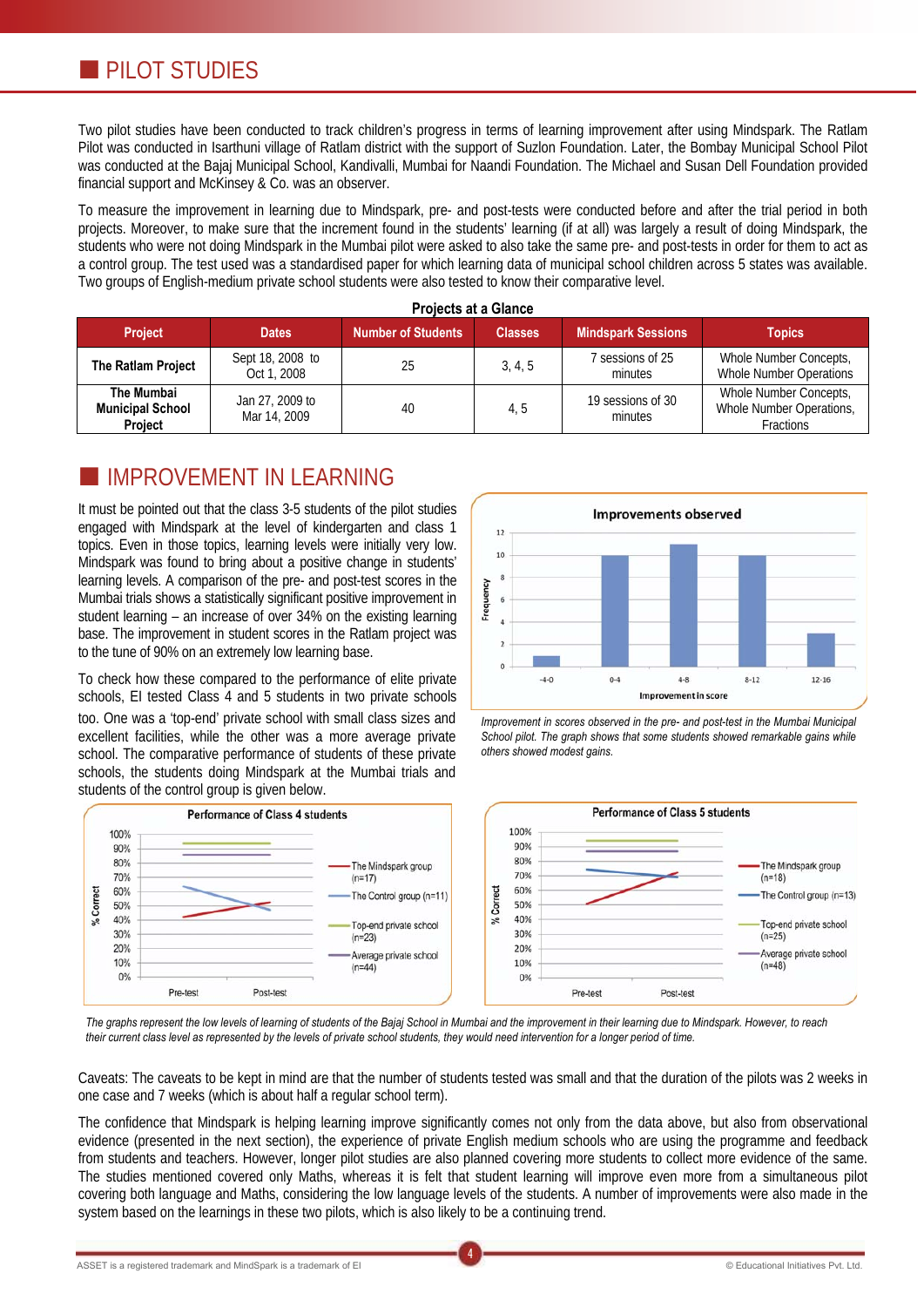Apart from the data, a number of observational evidences suggest that Mindspark has been successful in improving the learning levels of many students. Here is the specific instance of one student who was struggling with the concept of place value and counting by tens.





*Sapna, a Class 5 student, was doing place value questions in Mindspark. She came to an abacus where she had to count the total number of beads. Here, she counted all the beads one-by-one – up to 72. In the next level, it was the same kind of question, but the visual would disappear quite quickly, so that kids are not able to count in ones. Sapna kept trying to count in ones and could not finish. So, when she got this type of question a third time, she started off – really fast and furiously – 'dus-bees-tees-chalis-ektaalis-bayalistetalis-chawalis-paentalis' ... all in one breath!! Then, she took one long breath and chose '84'! She had 'learnt' to count in tens-and-ones without 'instruction'.*

*Names of students have been changed to protect their identities.* 

Apart from observations like the above, data also gives clear evidence of learning. For instance, an analysis of the number of attempts a child had to make to 'understand' a concept gives an insightful view into their learning progression. In Mindspark, a concept is broken up into learning units. The topic Whole Number Concepts consists of 27 learning units. Data shows not only a difference between students (some complete the learning unit in one attempt while others take up to 7 attempts) but also that the performance of students improves from attempt to attempt.



Writing a number from its expanded form is important to understanding place value. Understanding the concept of zero is also a key learning. Here, *Smita and Anand, students of Classes 4 and 5, respectively in the Mumbai trials, 'understood' the concepts (i.e. reached 100% correct level) only after sustained interventions of Mindspark. The improvements across attempts were visible for most students.*

5

## ATTITUDINAL CHANGES AND INCREASE IN CONFIDENCE



*Students came to school to do Mindspark even on holidays!* 

The system's adaptive logic allows each child to work at her own pace. Its ability to 'find the child's level' ensures that even the weakest child has a *high success rate* (above 60%), which in turn has a positive impact on her confidence levels. To understand this, consider the case of a child who answers a few questions wrongly. The system immediately switches to easier questions, this continues till the system is asking questions the child is able to answer. This success rate boosts the child's confidence in Maths and reinforces her interest in the subject. This was visible during the Mumbai trials when students came for Mindspark classes on Saturday (a holiday), not just when the programme began, but even in the seventh and last week of the pilot. In settings where drop-out rate and absenteeism is extremely high, this speaks a lot about the potential of a system like this.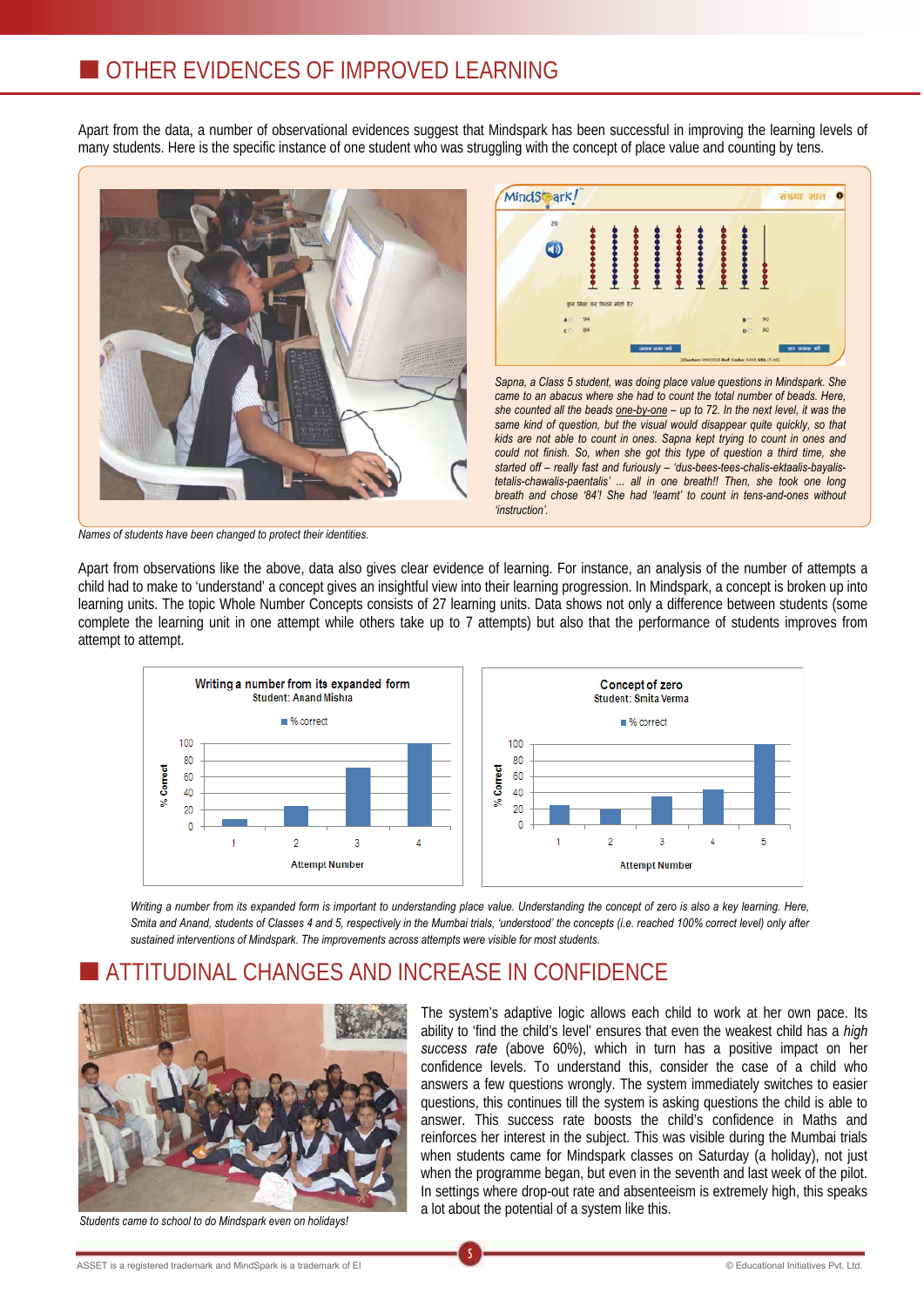A personalised learning system like Mindspark generates rich data showing student progress. The data produced provides a detailed, quantitative snapshot of the learning process. Here are some samples available from one of the reports:

| $\blacksquare$ S.<br>No. | <b>Name</b>      | <b>Class</b> | Number of<br><b>Sessions</b> | <b>Total Time</b><br>(hr:min:sec) | Total<br>Questions | $\%$<br><b>Correct</b> | Topic-wise Progress*                     | Time per<br>Question (s) | <b>Read out</b><br><b>Requests</b> |
|--------------------------|------------------|--------------|------------------------------|-----------------------------------|--------------------|------------------------|------------------------------------------|--------------------------|------------------------------------|
|                          | <b>Rohit Sen</b> |              |                              | 08:42:23                          | 668                | 68.86                  | WNC (85%), WNO (0%),<br><b>FRAC (0%)</b> | 37.58                    | 347                                |
|                          | A Gupta          |              | 16                           | 08:09:50                          | 632                | 93.35                  | WNC (100%), WNO<br>(100%), FRAC (36%)    | 38                       | 20                                 |

*\*WNC – Whole Number Concepts; WNO – Whole Number Operations; FRAC – Fractions.* 

The following graphs show the progress information for all the children of a class. The graph represents a topic which is a pre-requisite for the second topic. Hence, only students who complete the first topic (represented by the green bar reaching 100%) can start the second topic. Similarly, only those completing the second topic can start the third.



*The graphs show the progress of students of the Mumbai trials on three different parameters -- the number of questions attempted (blue), the number of questions*  answered correctly (red) and the overall topic progress (green). Those who have completed Whole Number Concepts (achieved 100% topic progress) have moved to the *Whole Number Operations topic (this is the second graph above) and those who have completed this too, have moved to the Fractions topic (the last graph).*

The graphs clearly show that students who complete the most questions are *not* necessarily the ones who make the most 'progress'. Topic progress depends on both a high success rate and the number of questions answered. Detailed learning information like this can be extremely useful even years later, when – for example – a class 7 teacher may want to look back and check whether a particular student struggling with algebra simplifications developed pre-algebra skills well.

## THE FUTURE POTENTIAL OF MINDSPARK

A system like Mindspark tries to capture information about student learning available in research and use it to help students learn. It also keeps collecting data on student learning. Thus, it is a system that is geared to improve and become much better as time passes.

Secondly, a system like Mindspark can work in multiple ways – as an 'assistant teacher' who gives the individual attention that a single teacher in a large class cannot; as a system that provides personalised activities to each child as per her ability; and as a feedback source for the teacher who wants to know how much the students have learnt.

Thirdly, contrary to fears of high cost, Mindspark can be a low cost solution once the hardware infrastructure is in place. We expect that teacher training and teacher support required will be high in the initial years, but will not be required as time passes. At this stage, the cost of Mindspark can probably go down to as low as Rs 50/- per child per month.

Most exciting, however, is the vision of the future. We anticipate that decades from now, students would spend about 50% of their school day on personalised, cognitive learning systems like Mindspark. *The remaining 50% will be spent with their peers under the guidance of one or two 'teachers', where they will learn teamwork, values, sharing and the important things no system can probably teach.*

6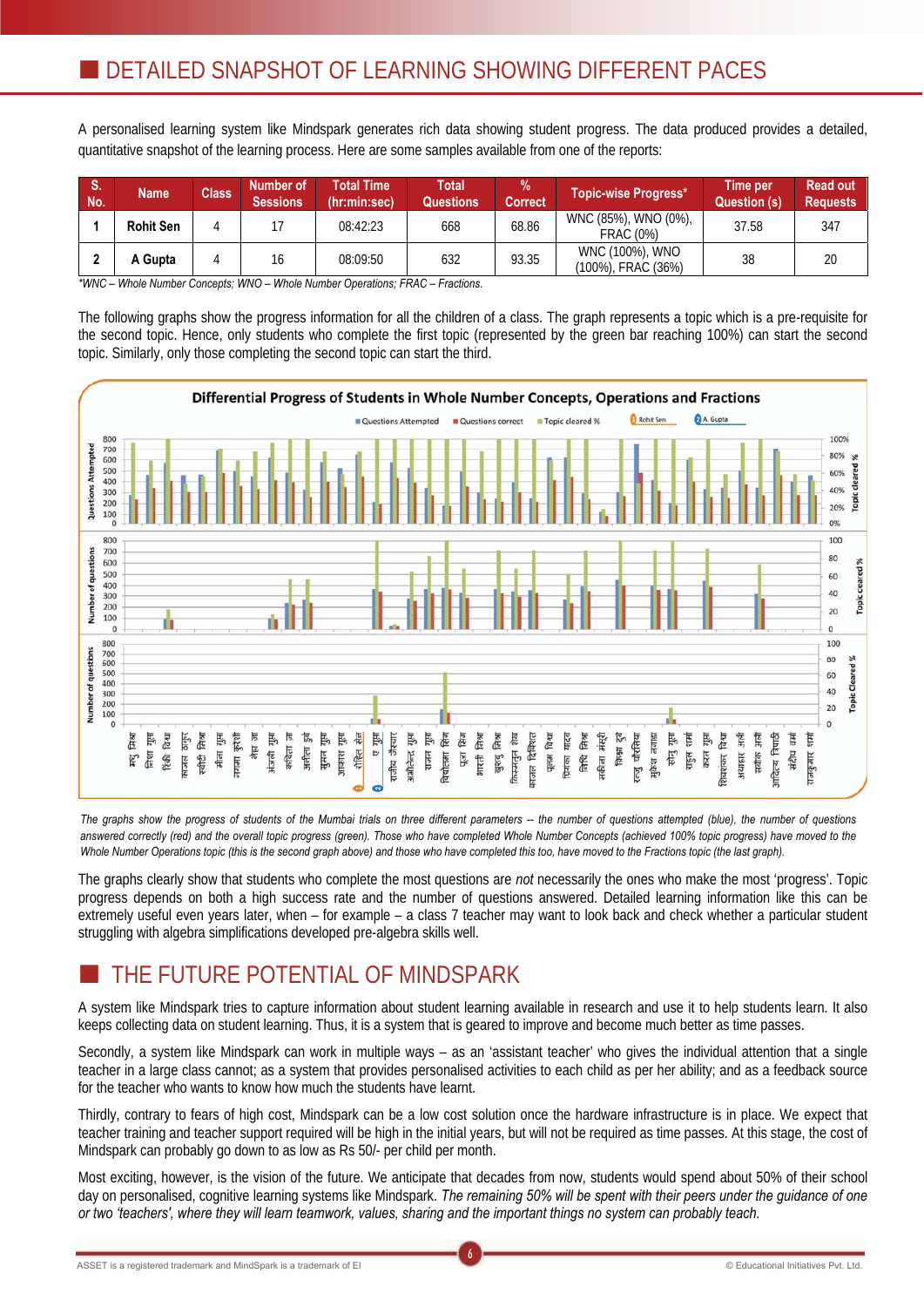**Student Feedback** was obtained through individual and group discussions from students who had participated in the Mindspark trials.

- A few students shared that they found attending regular classes very boring as there were too many students and the teacher could not always clear their doubts, but with Mindspark they could attempt questions on their own and take as much time as they wanted.
- x A class 3 student said that in her regular class she was always left behind the others and she really enjoyed Mindspark because she was never left behind anybody.
- A class 5 student shared that he never used to pay attention in class; but, due to Mindspark he had gained a lot of confidence in place value and in addition in which he was weak. Also, there was no fear of being scolded or being beaten up for not understanding something.



*An EI facilitator looks on while a child answers a Mindspark question in Ratlam.* 

**Teacher and Observer Feedback** was systematically obtained in writing:

- x A teacher from Mumbai mentioned that he had noticed changes in students' attitude towards learning and their ability to add and subtract.
- x A Naandi Foundation representative, who was present throughout the pilot study, observed that she could actually see the students thinking, which is a rare sight in most programmes. She also expressed the opinion that the immediate feedback provided by Mindspark helps in keeping students engaged and making them want to perform better on the next question, unlike the exams that give out results after a month or so.
- x McKinsey & Co. was an observer during the Mumbai Municipal School trials. The McKinsey representative said that the programme was very well-received and the children were very enthusiastic. He also observed that the programme seemed to have "helped the target group of students in seven weeks tremendously." His concerns were about infrastructure and cost if the programme was to be scaled.

# RESPONSES TO COMMON OBJECTIONS

There are justifiably concerns and common questions raised about a new learning system like Mindspark. We discuss some of them here.

- **Can technology really help students learn?** This is a valid concern considering that so far e-learning has probably been more about promise and less about results. We see Mindspark to be an *educational* programme – built on educational research and data - which is *technology-assisted*. It should also be noted that Mindspark seeks to only complement and assist the teacher. In fact, we believe that an effective personalised learning programme will enrich a teacher and allow her to focus on activities and projects that she is not able to do today.
- Won't it be too expensive? There is a fear that technology-based learning programmes will be expensive and hence unaffordable. We believe that technology at scale is the best way to *reduce* costs. With a system like Mindspark – like typical software – costs fall with increasing volumes. A unique feature of Mindspark is that since it is based on student learning data, its effectiveness actually increases with increased volumes and usage. Hence, while there is a huge development effort involved, we believe this will be more than offset by the benefits it can afford to lakhs of children and more. Relevance and effectiveness make cost irrelevant.
- **What about the teacher?** A valid objection is that systems like Mindspark cannot succeed unless the teacher becomes a partner and sees them as useful. Our experience confirms the same, and we anticipate that the greatest investment in the early period will be on teacher training and teacher support.

As it starts getting used effectively however, Mindspark will supplement and enhance what is taught in class, by removing misconceptions and giving students a chance to learn at their own pace. In fact, Mindspark will free teachers' time enough to allow them to focus on higher level activities that they are not currently able to do, but which will enhance students' understanding.

## BIBLIOGRAPHY AND REFERENCES

- 1. Pratham (2005-2008), "Annual Status of Education Report".
- 2. Educational Initiatives (2007), "Municipal School Benchmarking Study".
- 3. Educational Initiatives (2009), "Mindspark Hindi Trials for Naandi Foundation Mumbai".
- 4. Educational Initiatives (2008), "Using a Question-based Adaptive Learning Software (Mindspark) to Help Rural Children Learn Basic Maths Concepts".
- 5. Educational Initiatives, Harvard University, Azim Premji Foundation, World Bank and the Government of Andhra Pradesh (2004 onwards),"Andhra Pradesh Randomised Evaluation Study".

7

6. www.mindspark.in